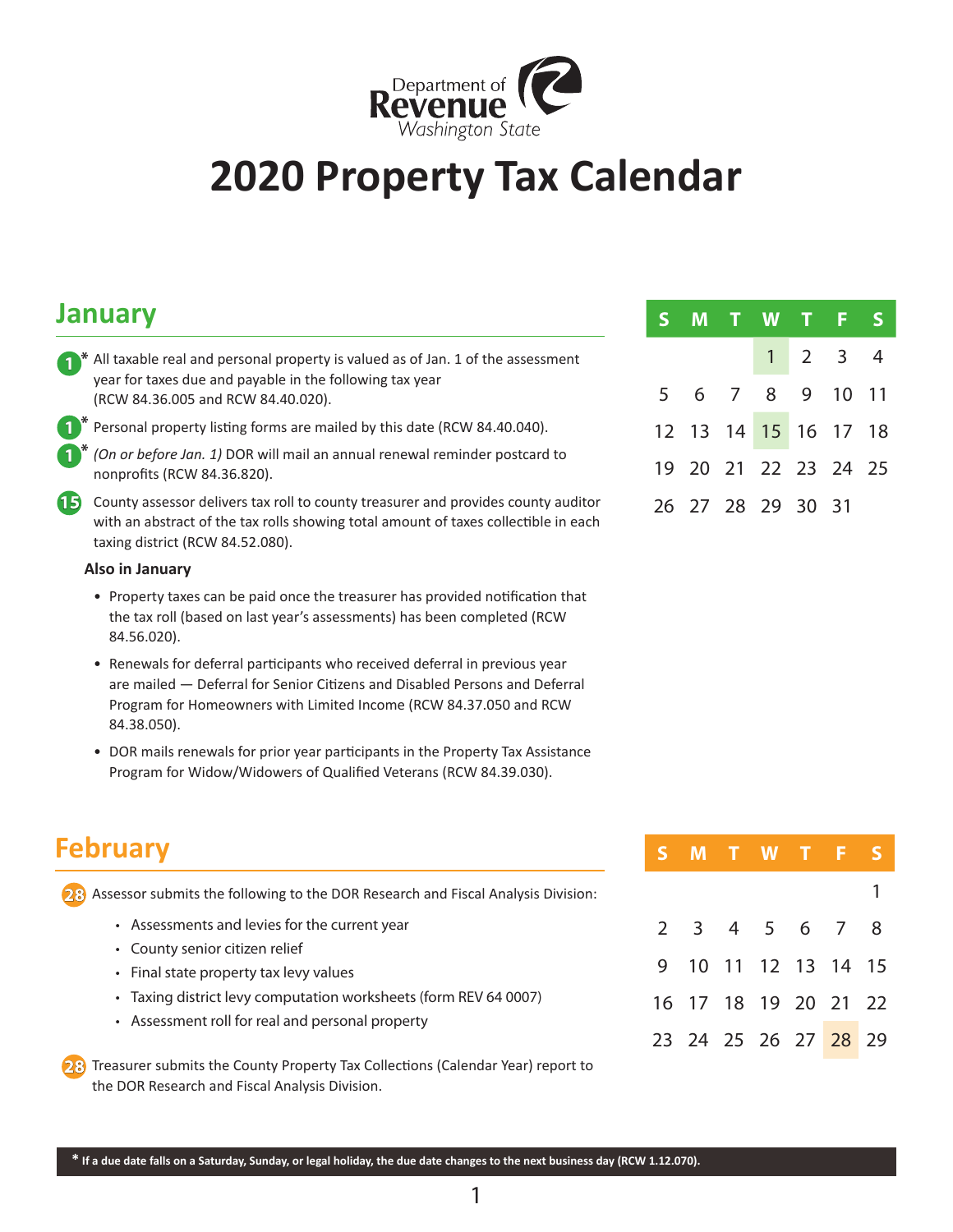# **March**

|  | <sup>1</sup> * Counties' new revaluation plans are due (RCW 84.41.041, WAC 458-07-025). |  |
|--|-----------------------------------------------------------------------------------------|--|
|  |                                                                                         |  |

- 15<sup>\*</sup> Utility company annual returns are due. Penalties apply (RCW 84.12.230 and 260).
- Nonprofit property tax exemption applications are due. Penalties apply. (RCW 84.36.815; 825). **31**
- Property tax assistance claims for widows/widowers of qualified veterans are **31** due (RCW 84.39.020).
- Nonprofit property tax exemption renewal declarations are due **31** (RCW 84.36.815).

#### **Also in March**

• Assessors submit County Statistics for Comparison Report to the DOR Property Tax Division (form REV 64 0106).

# **April**

- Railroad company statement of private rail car miles due (RCW 84.16.030). **1**
- Personal property listing forms are due to the county assessor (RCW 84.40.020, 040, 060 and 130). **30**
- First half taxes are due. If taxes are less than \$50, full payment is due. Second **30** half payment is due Oct. 31 (RCW 84.56.020).

| S M T W T F S        |  |  |  |
|----------------------|--|--|--|
| 1 2 3 4 5 6 7        |  |  |  |
| 8 9 10 11 12 13 14   |  |  |  |
| 15 16 17 18 19 20 21 |  |  |  |
| 22 23 24 25 26 27 28 |  |  |  |
| 29 30 31             |  |  |  |

|  | S M T W T F S        |                             |  |
|--|----------------------|-----------------------------|--|
|  |                      | $1 \quad 2 \quad 3 \quad 4$ |  |
|  | 5 6 7 8 9 10 11      |                             |  |
|  | 12 13 14 15 16 17 18 |                             |  |
|  | 19 20 21 22 23 24 25 |                             |  |
|  | 26 27 28 29 30       |                             |  |

|    |  | S M T W T F S        |  |             |
|----|--|----------------------|--|-------------|
|    |  |                      |  | $1 \quad 2$ |
|    |  | 3 4 5 6 7 8 9        |  |             |
|    |  | 10 11 12 13 14 15 16 |  |             |
|    |  | 17 18 19 20 21 22 23 |  |             |
|    |  | 24 25 26 27 28 29 30 |  |             |
| 31 |  |                      |  |             |

# **May**

**1**

- Prior year current use farm and agricultural land applications are considered approved unless assessor has notified owner otherwise (RCW 84.34.035). **1**
	- Private rail car company annual statement due (RCW 84.16.020).
- **31<sup>\*</sup>** County assessors complete and list valuation on all property. Property may be added later (new construction and mobile homes) after giving written notice to the taxpayer (RCW 84.40.040).

#### **Also in May**

• Personal property listings received after the due date (April 30) are subject to a penalty of an additional 5% per month — not to exceed \$50 per calendar day if less than one month — to a maximum 25% of the tax due (RCW 84.40.130).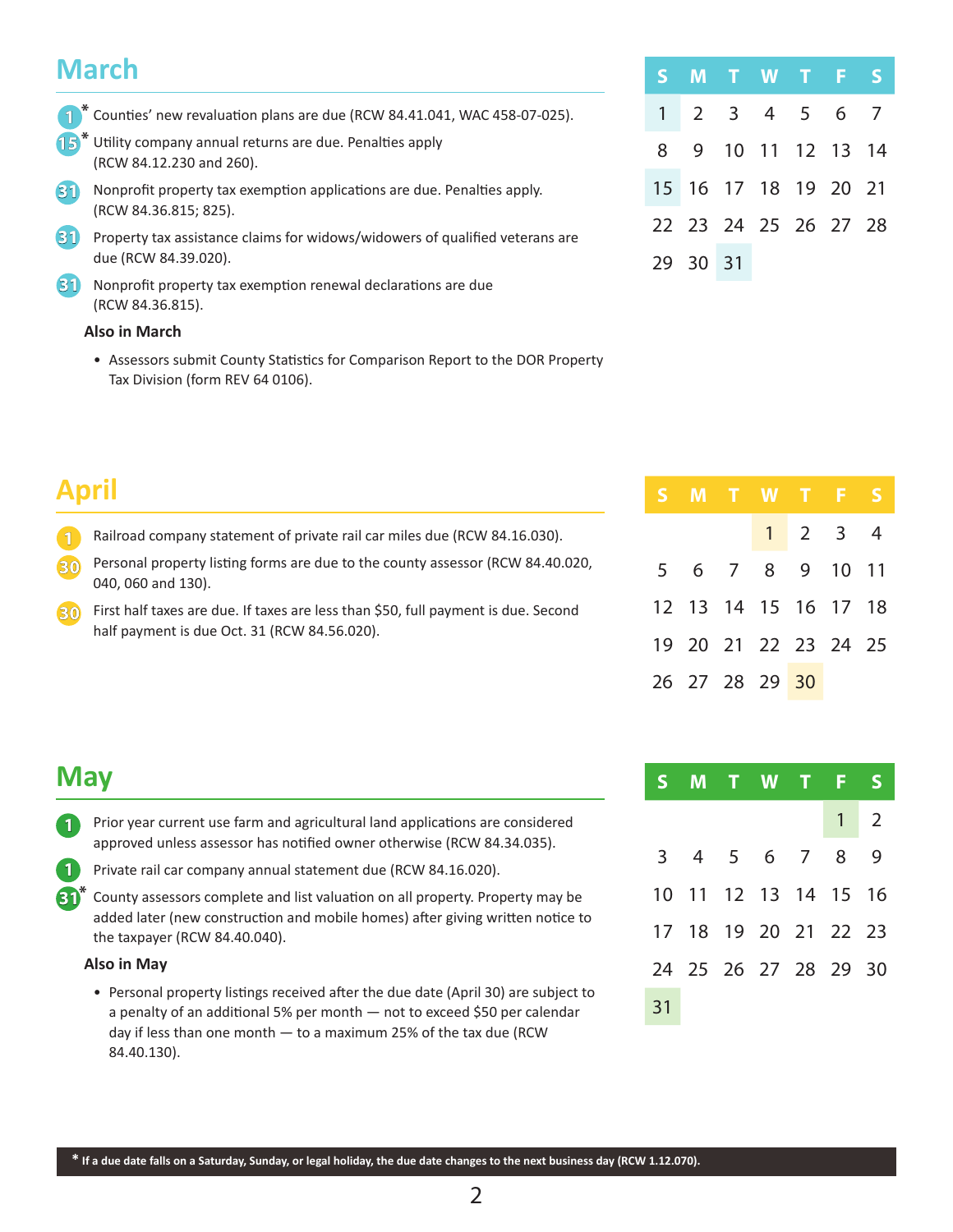### **June**

**July**

- 3% penalty assessed on the current year's delinquent taxes (RCW 84.56.020). **1**
- (*On or before*) DOR prepares stumpage values for July through December 2020 (RCW 84.33.091). **30**
- DOR determines value of state assessed property and sends Tentative Value Notices (RCW 84.12.270). **30**

|          |  | S M T W T <u>F S</u> |  |
|----------|--|----------------------|--|
|          |  | $1 2 3 4 5 6$        |  |
|          |  | 7 8 9 10 11 12 13    |  |
|          |  | 14 15 16 17 18 19 20 |  |
|          |  | 21 22 23 24 25 26 27 |  |
| 28 29 30 |  |                      |  |

|  | S M T W T F S        |                             |  |
|--|----------------------|-----------------------------|--|
|  |                      | $1 \quad 2 \quad 3 \quad 4$ |  |
|  | 5 6 7 8 9 10 11      |                             |  |
|  | 12 13 14 15 16 17 18 |                             |  |
|  | 19 20 21 22 23 24 25 |                             |  |
|  | 26 27 28 29 30 31    |                             |  |

- Prior year applications for designated forest land are considered approved unless assessor has notified the owner otherwise (RCW 84.33.130). **1**
- Appeals to the County Board of Equalization must be filed by today or within 30 **1** days of notification. County legislative authority may extend the deadline up to 60 days by adoption of local ordinance/rule (RCW 84.40.038).
- *(First 10 working days of July)* Requests for hearings on state assessed public utility property (RCW 84.12.340). **1**
- *(On or before second Monday)* County officials and local taxing districts begin preparing estimated budgets for submission to county auditor, or if in a charter county, chief financial officer. Estimated budgets are due Aug. 12 (RCW 36.40.010). **13**
- Assessor certifies the assessment roll to the County Board of Equalization (RCW 84.40.320). **15**
- Assessor's Certificate of Assessment Rolls to County Board of Equalization submitted to the DOR Property Tax Division (RCW 84.40.320). **15**
- County Boards of Equalization meet in an open session the later of July 15; **15** or 14 days after the assessor certifies the assessment roll to the board of equalization. Minimum session is three days; maximum session is four weeks (RCW 84.48.010).
- *(Second 10 working days of July)* Hearings on state assessment of public utility **16** property begin, continuing through July 31 (RCW 84.12.340).
- Assessment date for new construction (RCW 36.21.080). **31**

# **August**

- Most taxing district boundaries, including school districts, established for levy collection next year (RCW 84.09.030). **1 \***
- DOR completes nonprofit property tax exemption determinations for applications received on or before March 31 (RCW 84.36.830). **1 \***
- *(On or before the second Monday)* Estimated budgets from county officials must be submitted to county auditor or  $-$  if in a charter county  $-$  chief financial officer (RCW 36.40.010). **10**

#### **(August continued)**

**\* If a due date falls on a Saturday, Sunday, or legal holiday, the due date changes to the next business day (RCW 1.12.070).**

3

|       | S M T W T F S        |  |  |   |
|-------|----------------------|--|--|---|
|       |                      |  |  | 1 |
|       | 2 3 4 5 6 7 8        |  |  |   |
|       | 9 10 11 12 13 14 15  |  |  |   |
|       | 16 17 18 19 20 21 22 |  |  |   |
|       | 23 24 25 26 27 28 29 |  |  |   |
| 30 31 |                      |  |  |   |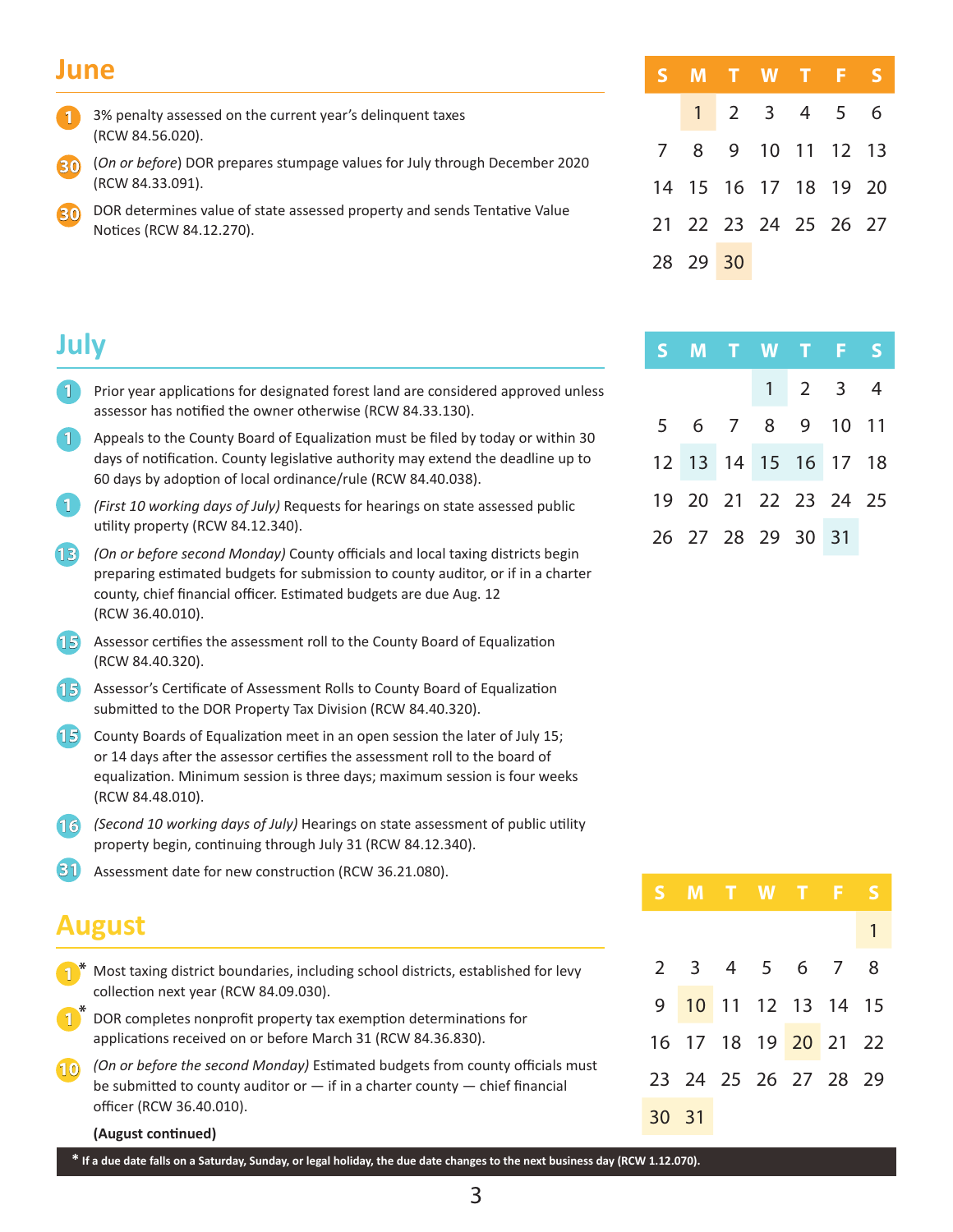#### **(August continued)**

- *(On or before)* Final values of state assessed properties issued (RCW 84.12.270 and 84.16.040). **20**
- **30<sup>\*</sup>** DOR estimates the number of acres of public forest land available for timber harvest for each county and for each taxing district (RCW 84.33.089).
- Treasurer submits End of Fiscal Year Recap for the State Levy Report to DOR **30 \*** Business and Financial Services Division.
- *(On or before)* DOR notifies county assessors of properties exempt from property tax (RCW 84.36.835). **31**
- New construction placed on current assessment roll at the valuation assessed July 31 (RCW 36.21.070 through 36.21.090). **31**
- Assessors submit Taxing District Boundary Report (Tax Code Area Changes) to the DOR Property Tax Division (WAC 458-12-140). **31**
- DOR Research and Fiscal Analysis Division sends out adjustments to the previous year's state levy for final assessor review. **31**

| <b>September</b> |  |
|------------------|--|
|------------------|--|

- Applications for limited income deferrals are due (RCW 84.37.040). **1**
- Boundaries for Mosquito Districts must be established for levy collection next year (RCW 17.28.253). **1**
- Boundaries of school districts that receive or annex territory due to an insolvent school district must be established. **1**
- *(On or before the first Tuesday)* County auditors' preliminary budgets are due to Boards of County Commissioners (RCW 36.40.050). **1**
- *(The first Monday)* DOR determines the indicated ratio for each county (RCW 84.48.075). **\* 7**

Assessor submits the following reports to the DOR Property Tax Division: **15**

- Certificate of new construction value (form REV 64 0059)
- Real property sales study



Designated forest land composite tax rate is due to the DOR Forest Tax Division.

*(Prior to Oct. 1)* Timber Assessed Value (TAV) calculated for each county (RCW **30** 84.33.035).

|       |  | S M T W T F S        |  |                |
|-------|--|----------------------|--|----------------|
|       |  |                      |  | $\overline{1}$ |
|       |  | 2 3 4 5 6 7 8        |  |                |
|       |  | 9 10 11 12 13 14 15  |  |                |
|       |  | 16 17 18 19 20 21 22 |  |                |
|       |  | 23 24 25 26 27 28 29 |  |                |
| 30 31 |  |                      |  |                |

|  | S M T W T F S        |             |  |  |
|--|----------------------|-------------|--|--|
|  |                      | $1 2 3 4 5$ |  |  |
|  | 6 7 8 9 10 11 12     |             |  |  |
|  | 13 14 15 16 17 18 19 |             |  |  |
|  | 20 21 22 23 24 25 26 |             |  |  |
|  | 27 28 29 30          |             |  |  |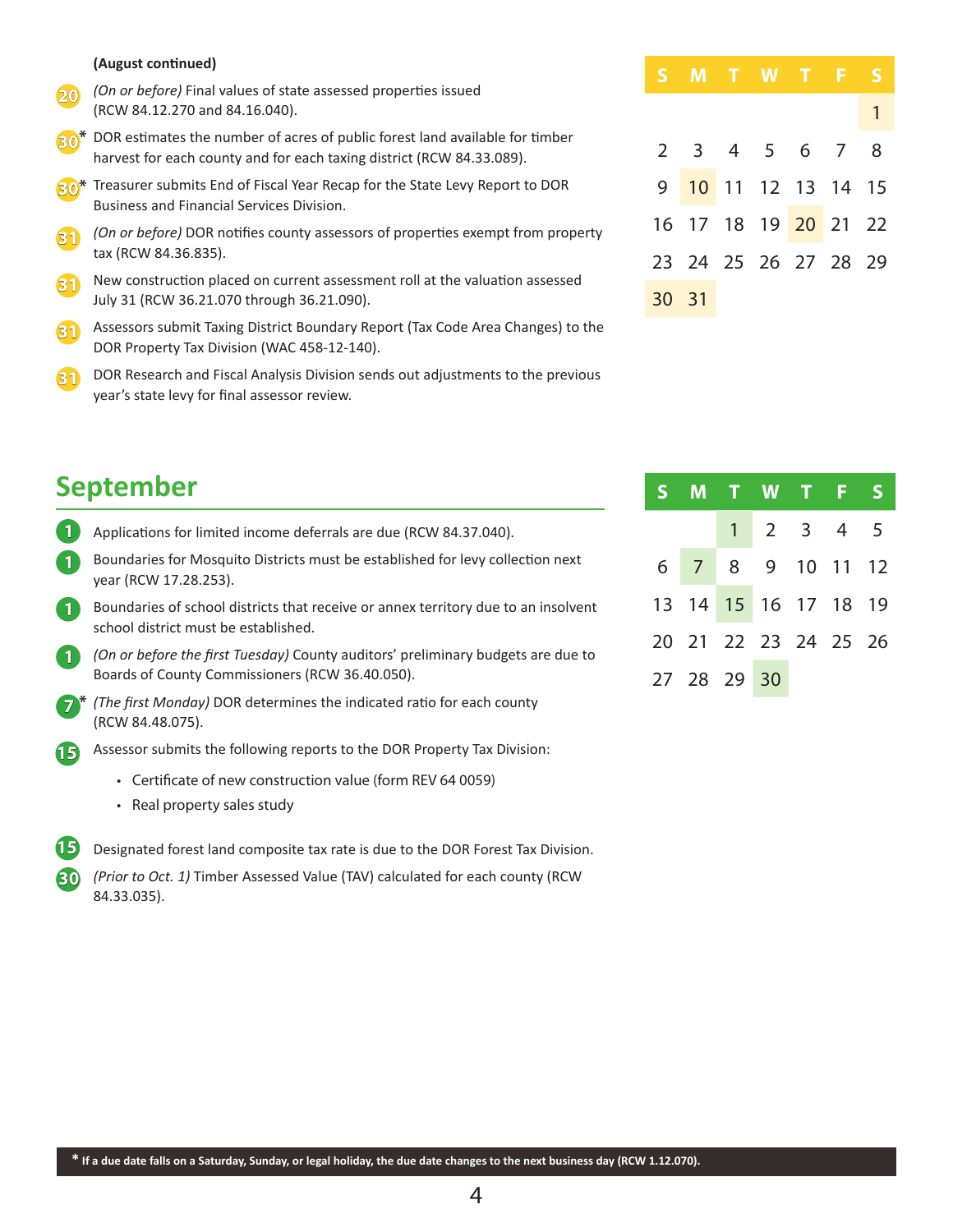# **October**

- *(On or before)* Essential Government Services application and renewals are due from the tribes (RCW 84.36.010). **1**
- Applications for special valuations on historic properties for 2018 are due (RCW 84.26.040). **1**
- Boundaries for newly incorporated port and regional fire protection service authority must be set for levy taxation purposes (RCW 84.09.030 [1][b]). **1**
- *(First Monday in October)* Boards of County Commissioners begin hearings on **5** county budgets (RCW 36.40.070). However, budget hearings may be held on first Monday of December (RCW 36.40.071).
- *(Prior to Oct. 15)* Counties' annual reports on revaluation progress are due (RCW 84.41.130). **14**
- Second half of property taxes due (RCW 84.56.020). **31 \***
- **31** \* Assessor submits Abstract of Assessed Values Report to the DOR Research and Fiscal Analysis Division.

#### **Also in October**

- County legislative authority adopts budget by resolution after budget hearing is concluded. (RCW 36.40.080); Board of County Commissioners fix necessary levies (RCW 36.40.090).
- DOR certifies its assessments of public utility operating properties to county assessors after final ratios have been certified (RCW 84.12.370).
- Assessors send certification of assessed valuations to taxing districts (RCW 84.48.130).

# **November**

City and other taxing district budgets are due to the county legislative authority **30** (RCW 84.52.020).

The county legislative authority and council of cities/towns with population **30** greater than 300,000 must certify the amount of taxes levied to the county assessor (RCW 84.52.070).

#### **Also in November**

• Treasurer submits Refund Levies Report to the DOR Research and Fiscal Analysis Division.

| S M T W T F S        |  |                     |  |
|----------------------|--|---------------------|--|
|                      |  | $1 \quad 2 \quad 3$ |  |
| 4 5 6 7 8 9 10       |  |                     |  |
| 11 12 13 14 15 16 17 |  |                     |  |
| 18 19 20 21 22 23 24 |  |                     |  |
| 25 26 27 28 29 30 31 |  |                     |  |

|       | S M T W T F S        |  |  |  |
|-------|----------------------|--|--|--|
|       | 1 2 3 4 5 6 7        |  |  |  |
|       | 8 9 10 11 12 13 14   |  |  |  |
|       | 15 16 17 18 19 20 21 |  |  |  |
|       | 22 23 24 25 26 27 28 |  |  |  |
| 29 30 |                      |  |  |  |